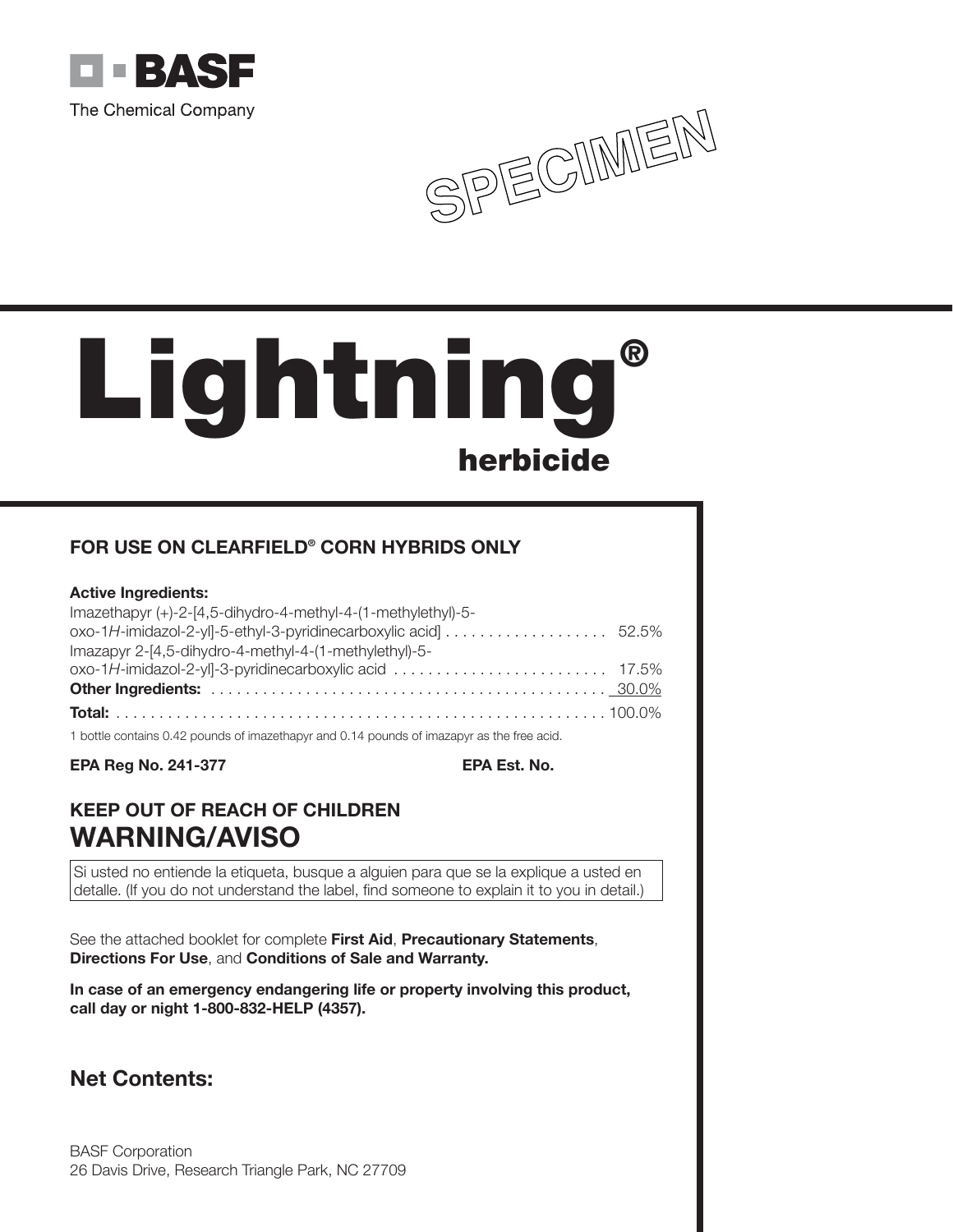| <b>FIRST AID</b>                                                                                                                                                                                                                                                                                                |                                                                                                                                                                                                                                       |
|-----------------------------------------------------------------------------------------------------------------------------------------------------------------------------------------------------------------------------------------------------------------------------------------------------------------|---------------------------------------------------------------------------------------------------------------------------------------------------------------------------------------------------------------------------------------|
| If in eyes                                                                                                                                                                                                                                                                                                      | . Hold eye open and rinse slowly and gently with water for 15-20 minutes.<br>. Remove contact lenses, if present, after first 5 minutes, then continue rinsing eye.<br>• Call a poison control center or doctor for treatment advice. |
| If on skin or clothing                                                                                                                                                                                                                                                                                          | • Take off contaminated clothing.<br>• Rinse skin immediately with plenty of water for 15-20 minutes.<br>• Call a poison control center or doctor for treatment advice.                                                               |
| • Call a poison control center or doctor immediately for treatment advice.<br>• Have person sip a glass of water if able to swallow.<br><b>If swallowed</b><br>• DO NOT induce vomiting unless told to do so by a poison control center or doctor.<br>• DO NOT give anything by mouth to an unconscious person. |                                                                                                                                                                                                                                       |
| <b>HOT LINE NUMBER</b>                                                                                                                                                                                                                                                                                          |                                                                                                                                                                                                                                       |

Have the product container or label with you when calling a poison control center or doctor or going for treatment. You may also contact BASF Corporation for emergency medical treatment information: 1-800-832-HELP (4357).

**Note to Physician**: Probable mucosal damage may contraindicate the use of gastric lavage.

# **PRECAUTIONARY STATEMENTS**

#### **HAZARDS TO HUMANS AND DOMESTIC ANIMALS**

**Warning.** Causes substantial but temporary eye injury. **DO NOT** get in eyes, on skin or on clothing. Harmful if swallowed or absorbed through skin.

#### **Personal Protective Equipment (PPE)**

Some materials that are chemical-resistant to this product are listed below. If you want more options, follow the instructions for **Category A** on an EPA chemicalresistance category selection chart.

#### **Applicators and other handlers must wear:**

- Long-sleeved shirt and long pants.
- Chemical-resistant gloves, such as butyl rubber ≥ 14 mils, or natural rubber ≥ 14 mils, or neoprene rubber  $\geq$  14 mils, or nitrile rubber  $\geq$  14 mils.
- Shoes plus socks.
- Protective eyewear.

Discard clothing and other absorbent materials that have been drenched or heavily contaminated with this product's concentrate. **DO NOT** reuse them. Follow manufacturer's instructions for cleaning and maintaining PPE. If no such instructions for washables, use detergent and hot water. Keep and wash PPE separately from other laundry.

# **In Case of Emergency**

In case of large-scale spillage regarding this product, call:

- CHEMTREC 1-800-424-9300
- BASF Corporation 1-800-832-HELP (4357).

In case of medical emergency regarding this product, call:

- Your local doctor for immediate treatment.
- Your local poison control center (hospital).
- BASF Corporation 1-800-832-HELP (4357).

# **USER SAFETY RECOMMENDATIONS**

# **Users should:**

- Wash hands before eating, drinking, chewing gum, using tobacco or using the toilet.
- Remove clothing immediately if pesticide gets inside. Then wash thoroughly and put on clean clothing.

# **ENVIRONMENTAL HAZARDS**

**DO NOT** apply directly to water, or to areas where surface water is present or to intertidal areas below the mean high water mark.

**DO NOT** contaminate water when cleaning equipment or disposing of equipment washwaters.

#### **Groundwater Advisory and Proper Handling Instructions**

This chemical has properties and characteristics associated with chemicals detected in groundwater. The use of this chemical in areas where soils are permeable, particularly where the water table is shallow, may result in groundwater contamination.

This product may not be mixed or loaded within 50 feet of any wells (including abandoned wells and drainage wells), sink holes, perennial or intermittent streams and rivers, and natural or impounded lakes or reservoirs. This setback does not apply to properly capped or plugged abandoned wells and does not apply to impervious pad or properly diked mixing/loading areas.

Operations that involve mixing, loading, rinsing, or washing of this product into or from pesticide handling or application equipment or containers within 50 feet of any well are prohibited unless conducted on an impervious pad constructed to withstand the weight of the heaviest load that may be positioned on or moved across the pad.

Such a pad shall be designed and maintained to contain any product spills or equipment leaks, container or equipment rinse or washwater, and rainwater that may fall on the pad. Surface water shall not be allowed to either flow over or from the pad, which means the pad must be selfcontained. The pad shall be sloped to facilitate material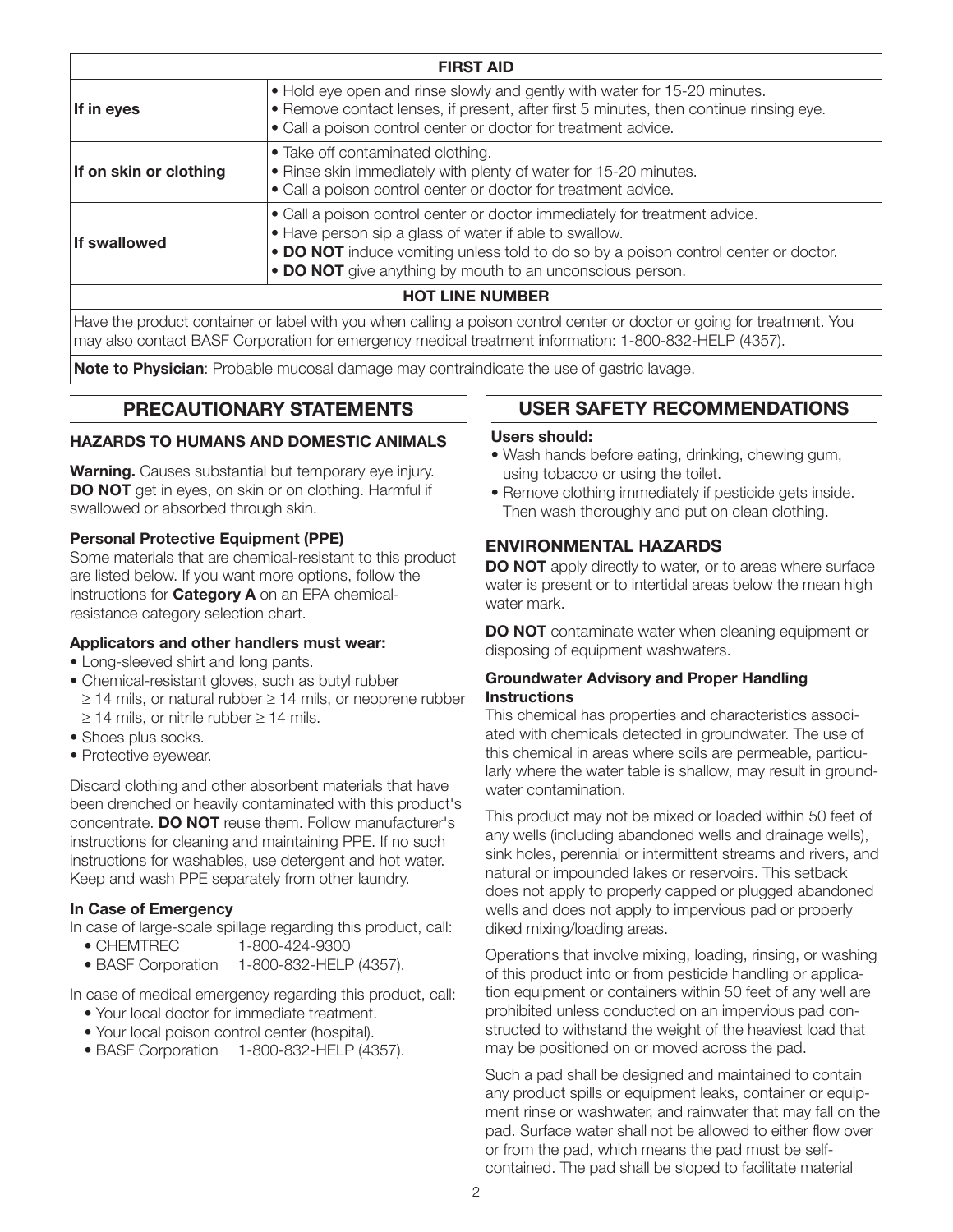removal. An unroofed pad shall be of sufficient capacity to contain at a minimum 110% of the capacity of the largest pesticide container or application equipment on the pad. A pad that is covered by a roof of sufficient size to completely exclude precipitation from contact with the pad shall have a minimum containment capacity of 100% of the capacity of the largest pesticide container or application equipment on the pad. Containment capacities as described above shall be maintained at all times. The above specific minimum containment capacities **DO NOT** apply to vehicles when delivering pesticide shipments to the mixing/loading site. States may have in effect additional requirements regarding wellhead setbacks and operational containment.

**DO NOT** apply this product through any type of irrigation system.

Product must be used in a manner which will prevent back siphoning in wells, spills or improper disposal of excess pesticide, spray mixtures or rinsate.

# **DIRECTIONS FOR USE**

It is a violation of federal law to use this product in a manner inconsistent with its labeling. **DO NOT** apply this product in a way that will contact workers or other persons, either directly or through drift. Only protected handlers may be in the area during application. For any requirements specific to your state or tribe, consult the agency responsible for pesticide regulation.

This labeling must be in the user's possession during application.

Observe all cautions and limitations on this label and on the labels of products used in combination with **Lightning® herbicide**. **DO NOT** use **Lightning** other than in accordance with the instructions set forth on this label. The use of **Lightning** not consistent with this label may result in injury to crops.

# **Agricultural Use Requirements**

Use this product only in accordance with its labeling and with the Worker Protection Standard, 40 CFR part 170. This Standard contains requirements for the protection of agricultural workers on farms, forests, nurseries, and greenhouses, and handlers of agricultural pesticides. It contains requirements for training, decontamination, notification, and emergency assistance. It also contains specific instructions and exceptions pertaining to the statements on this label about personal protective equipment (PPE) and restricted-entry interval. The requirements in this box only apply to uses of this product that are covered by the Worker Protection Standard.

**DO NOT** enter or allow worker entry into treated areas during the restricted-entry interval (REI) of **12 hours**. PPE required for early entry to treated areas that is permitted under the Worker Protection Standard and that involves contact with anything that has been treated, such as plants, soil, or water, is:

- Coveralls
- Chemical-resistant gloves, such as butyl rubber > 14 mils, or natural rubber > 14 mils, or neoprene rubber > 14 mils, or nitrile rubber > 14 mils
- Shoes plus socks
- Protective eyewear

# **PESTICIDE STORAGE AND DISPOSAL PROHIBITIONS**

**DO NOT** contaminate water, food or feed by storage or disposal.

**Pesticide Storage.** Store in a secure, dry, well-ventilated area.

**Pesticide Disposal.** Wastes resulting from the use of this product may be disposed of on site or at an approved waste disposal facility.

# **Container Disposal.**

**Nonrefillable Container. DO NOT reuse or refill this container.** Triple rinse or pressure rinse container (or equivalent) promptly after emptying; then offer for recycling, if available, or reconditioning, if appropriate, or puncture and dispose of in a sanitary landfill, or by incineration, or by other procedures approved by state and local authorities.

**Triple rinse containers small enough to shake (capacity** ≤ **50 pounds) as follows:** Empty the remaining contents into application equipment or a mix tank. Fill the container 1/4 full with water and recap. Shake for 10 seconds. Pour rinsate into application equipment or a mix tank, or store rinsate for later use or disposal. Drain for 10 seconds after the flow begins to drip. Repeat this procedure two more times.

**Triple rinse containers too large to shake (capacity > 50 pounds) as follows:** Empty the remaining contents into application equipment or a mix tank. Fill the container 1/4 full with water. Replace and tighten closures. Tip container on its side and roll it back and forth,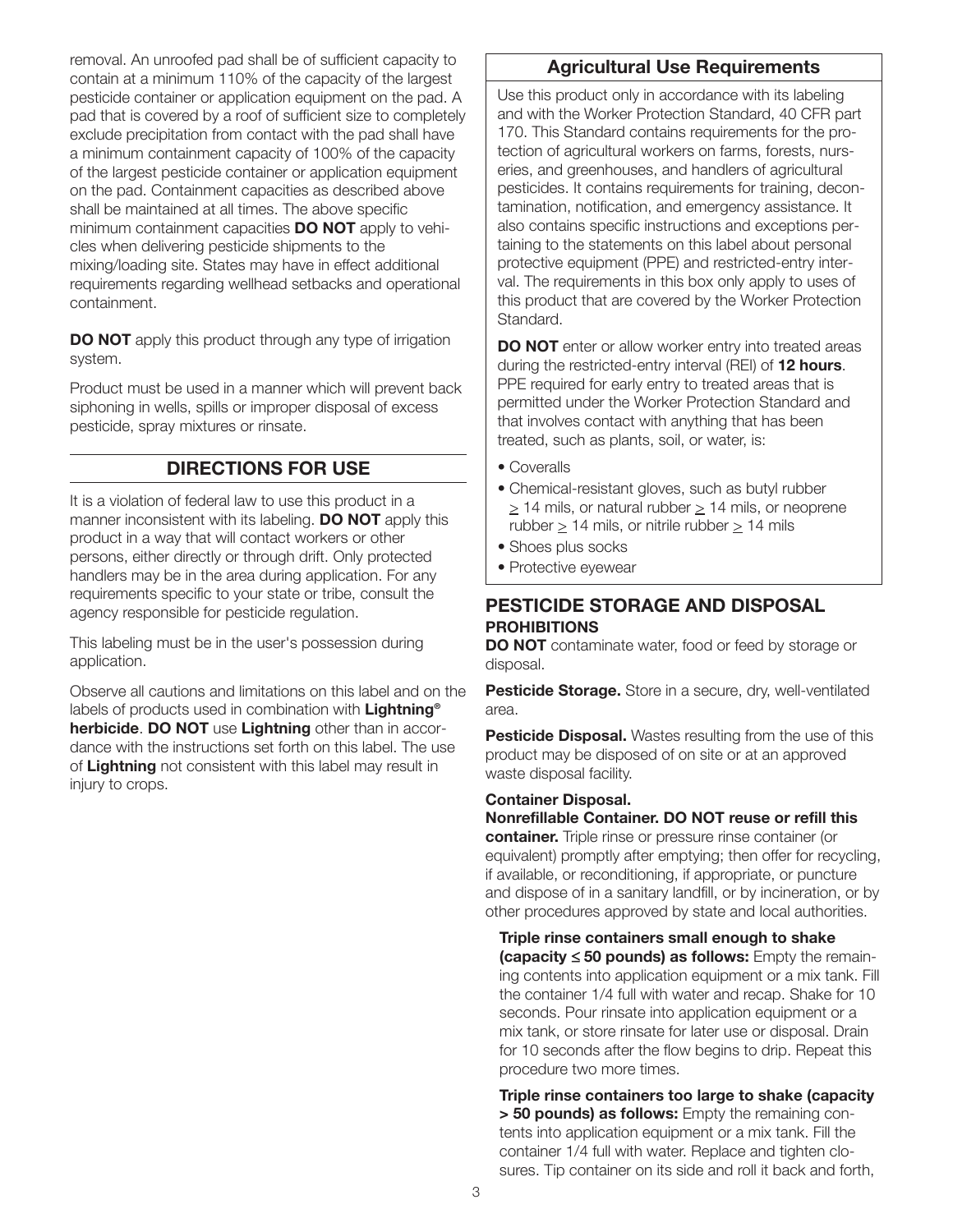ensuring at least one complete revolution, for 30 seconds. Stand the container on its end and tip it back and forth several times. Turn the container over onto its other end and tip it back and forth several times. Empty the rinsate into application equipment or a mix tank, or store rinsate for later use or disposal. Repeat this procedure two more times.

**Pressure rinse as follows:** Empty the remaining contents into application equipment or mix tank. Hold container upside down over application equipment or mix tank, or collect rinsate for later use or disposal. Insert pressure rinsing nozzle in the side of the container and rinse at about 40 PSI for at least 30 seconds. Drain for 10 seconds after the flow begins to drip.

# **DISCLAIMER**

The label instructions for the use of this product reflect the opinion of experts based on research and field use. The directions are believed to be reliable and must be followed carefully. However, it is impossible to eliminate all risks inherently associated with use of this product. Crop injury, ineffectiveness or other unintended consequences may result because of such factors as weather conditions, presence of other materials, or the use of the product in a manner inconsistent with its labeling, all of which are beyond the control of BASF Corporation (BASF) or the Seller. To the extent consistent with applicable law, all such risks shall be assumed by the Buyer.

BASF warrants only that this product conforms to the chemical description on the label and is reasonably fit for the purposes referred to in the **Directions for Use**, subject to the risks referred to above. TO THE EXTENT CONSISTENT WITH APPLICABLE LAW, BASF MAKES NO OTHER EXPRESS OR IMPLIED WARRANTY OF FITNESS OR MERCHANTABILITY OR ANY OTHER EXPRESS OR IMPLIED WARRANTY. TO THE EXTENT CONSISTENT WITH APPLICABLE LAW, BASF AND THE SELLER DIS-CLAIM ANY LIABILITY FOR CONSEQUENTIAL, SPECIAL OR INDIRECT DAMAGES RESULTING FROM THE USE OR HANDLING OF THIS PRODUCT. BASF and the Seller offer this product, and the Buyer and User accept it, subject to the foregoing **Conditions of Sale and Warranty** which may be varied only by agreement in writing signed by a duly authorized representative of BASF.

# **Uses With Other Products (Tank Mixes)**

If this product is used in combination with any other product except as specifically recommended in writing by BASF Corporation, then to the extent consistent with applicable law, BASF Corporation shall have no liability for any loss, damage or injury arising out of its use in any such combination not so specifically recommended. If used in combination recommended by BASF Corporation, to the extent consistent with applicable law, the liability of BASF Corporation shall in no manner extend to any damage, loss or injury not directly caused by the inclusion of the BASF Corporation product in such combination use, and in any event, to the extent consistent with applicable law, shall be limited to return of the amount of the purchase price of the BASF Corporation product.

# **GENERAL INFORMATION**

Apply **Lightning® herbicide** only on selected field corn hybrids **(CLEARFIELD®** corn) warranted by the seed company to possess resistance/tolerance to direct application of certain imidazolinone herbicides. **DO NOT** apply **Lightning** to corn hybrids that lack resistance/tolerance to imidazolinone herbicides. Contact your seed supplier, chemical dealer or BASF to obtain information regarding **CLEARFIELD®** corn hybrids.

When applied as directed at the broadcast rate of 1.28 ounces per acre, **Lightning** will control or reduce competition from the weeds listed in **Table 1**.

NOTE: R = Reduced Competition.

The number under **Maximum** Leaf Stage indicates the MAXIMUM number of leaves at which weeds should be sprayed postemergence.

**DO NOT** count cotyledon leaves when determining weed stage of growth.

# **Table 1. General Weed List**

| <b>Broadleaf</b>                  | <b>POSTEMERGENCE</b> |               |  |
|-----------------------------------|----------------------|---------------|--|
| <b>Weeds</b><br><b>Controlled</b> | <b>Maximum</b>       | Size (Inches) |  |
| Alligator weed                    | 4                    | $1 - 3$       |  |
| Anoda, spurred                    | $\overline{c}$       | $1 - 2$       |  |
| Artichoke, Jerusalem              | 8                    | $6 - 10$      |  |
| Bindweed, field                   | R                    | $1 - 3$       |  |
| Buckwheat, wild                   | $\overline{4}$       | $1 - 3$       |  |
| Buffalobur                        | $\overline{4}$       | $1 - 3$       |  |
| <b>Bristly starbur</b>            | $\overline{2}$       | $1 - 2$       |  |
| Carpetweed                        | 4                    | $1 - 3$       |  |
| Cocklebur, common                 | 8                    | $1 - 8$       |  |
| Jimsonweed                        | 4                    | $1 - 3$       |  |
| Knotweed                          | $\overline{4}$       | $1 - 3$       |  |
| Kochia (non-ALS resistant)        | $\overline{4}$       | $1 - 3$       |  |
| Lambsquarters, common             | 4                    | $1 - 3$       |  |
| Marshelder                        | 4                    | $1 - 3$       |  |
| Milkweed, honeyvine               | $\overline{4}$       | $1 - 3$       |  |
| Morningglory                      |                      |               |  |
| entireleaf                        | $\overline{2}$       | $1 - 2$       |  |
| ivyleaf                           | $\overline{4}$       | $1 - 3$       |  |
| pitted                            | $\overline{2}$       | $1 - 2$       |  |
| smallflower                       | $\overline{4}$       | $1 - 3$       |  |
| tall                              | 4                    | $1 - 3$       |  |
| Mustard sp.                       | $\overline{4}$       | $1 - 3$       |  |
| Nightshade                        |                      |               |  |
| black                             | 4                    | $1 - 3$       |  |
| eastern black                     | 4                    | $1 - 3$       |  |
| hairy                             | 4                    | $1 - 3$       |  |
| Pigweed                           |                      |               |  |
| palmer                            | $\overline{4}$       | $1 - 3$       |  |
| prostrate                         | 8                    | $1 - 8$       |  |
| redroot                           | 8                    | $1 - 8$       |  |
| smooth                            | 8                    | $1 - 8$       |  |
| spiny                             | 8                    | $1 - 8$       |  |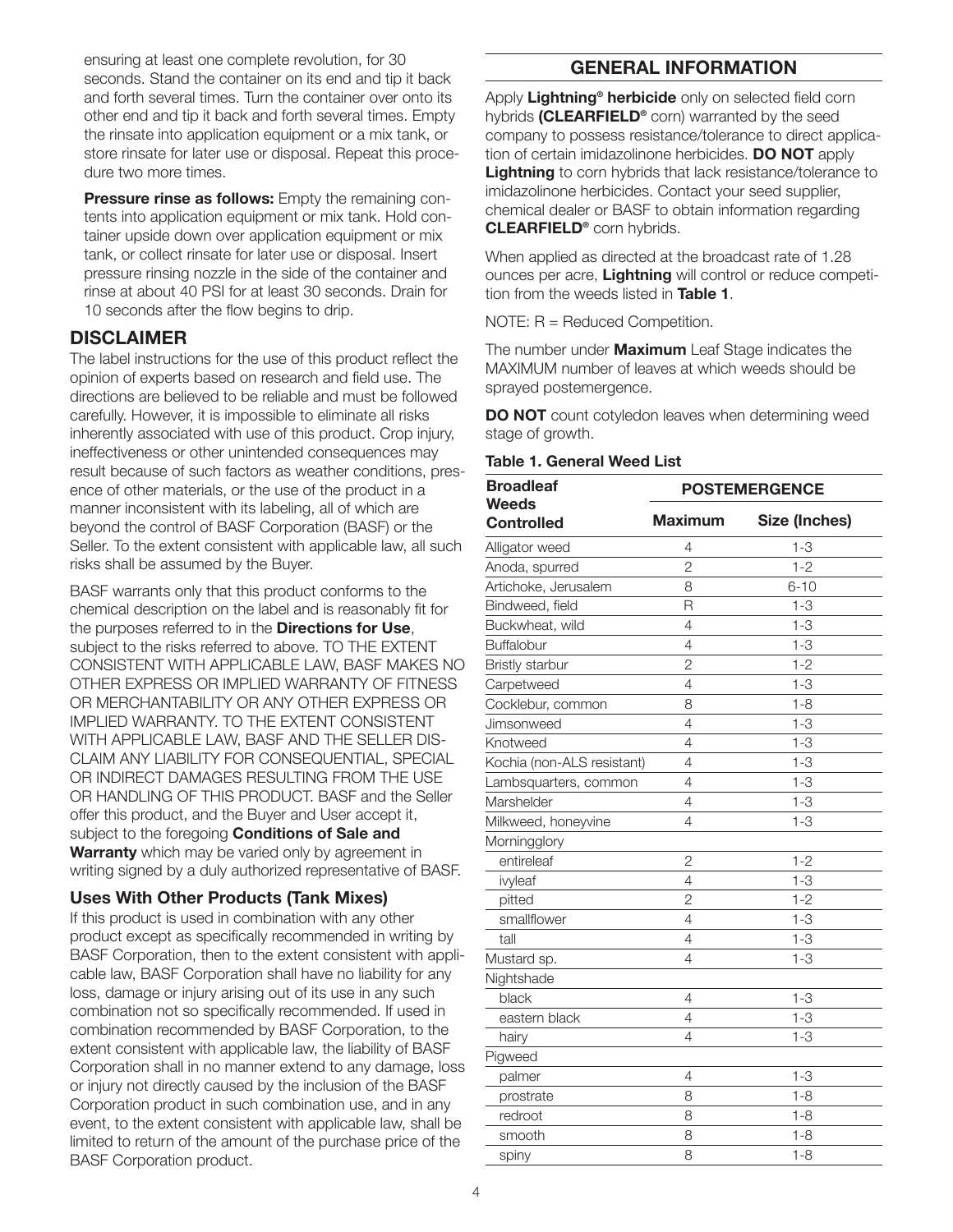#### **Table 1. General Weed List** *(continued)*

| <b>Broadleaf</b><br>Weeds<br><b>Controlled</b> | <b>POSTEMERGENCE</b> |               |
|------------------------------------------------|----------------------|---------------|
|                                                | <b>Maximum</b>       | Size (Inches) |
| Ragweed                                        |                      |               |
| common                                         | R                    | $1 - 3$       |
| giant                                          | 4                    | $1 - 3$       |
| Sage, barnyard                                 | R                    | 1-3           |
| Sicklepod*                                     | 4                    | $1 - 3$       |
| Sida, prickly                                  | 4                    | 1-3           |
| Smartweed                                      |                      |               |
| ladysthumb                                     | 4                    | $1 - 3$       |
| Pennsylvania                                   | 4                    | 1-3           |
| Spurge                                         |                      |               |
| prostrate                                      | 4                    | $1 - 3$       |
| spotted                                        | 4                    | 1-3           |
| Sunflower                                      | 4                    | 1-3           |
| Velvetleaf                                     | 4                    | 1-3           |
| <b>Venice Mallow</b>                           | 4                    | 1-3           |
| Thistle, Canada                                | R                    | 1-3           |
|                                                |                      |               |

\*Additional applications of other broadleaf herbicides may be necessary to control subsequent flushes of sicklepod.

| <b>Annual Grass</b>                  | <b>POSTEMERGENCE</b> |               |
|--------------------------------------|----------------------|---------------|
| and Sedge Weeds<br><b>Controlled</b> | <b>Maximum</b>       | Size (Inches) |
| Barnyardgrass                        | 3                    | $1 - 3$       |
| Crabgrass                            |                      |               |
| large                                | 3                    | $1 - 3$       |
| smooth                               | 3                    | $1 - 3$       |
| Cupgrass, woolly                     | 3                    | $1 - 3$       |
| Foxtail                              |                      |               |
| giant                                | 6                    | $1 - 6$       |
| green                                | 3                    | $1 - 3$       |
| yellow                               | 3                    | $1 - 3$       |
| Goosegrass                           | 3                    | $1 - 3$       |
| Johnsongrass                         |                      |               |
| seedling                             | 6                    | $1 - 8$       |
| rhizome                              | R                    | $8 - 16$      |
| Millet, wild proso                   | 3                    | $1 - 3$       |
| Nutsedge                             |                      |               |
| purple                               | $\overline{R}$       | $1 - 3$       |
| yellow                               | R                    | $1 - 3$       |
| Panicum, fall                        | 3                    | $1 - 3$       |
| Quackgrass                           | 3                    | $1 - 3$       |
| Red rice                             | 3                    | $1 - 3$       |
| Ryegrass, Italian                    | 3                    | $1 - 6$       |
| Sandbur, field                       | 3                    | 2             |
| Shattercane                          | 6                    | $1 - 8$       |
| Signalgrass, broadleaf               | 4                    | $1 - 8$       |
| Sorghum almum                        | 6                    | $1 - 3$       |
| <b>Volunteer Corn</b>                |                      |               |
| (non-CLEARFIELD <sup>®</sup> corn)   | 8                    | $1 - 12$      |
| Wild Oat                             | 6                    | $1 - 8$       |
| Witchgrass                           | 3                    | $1 - 3$       |

#### **Mode of Action**

**Lightning® herbicide** kills weeds by root and/or foliar uptake and rapid translocation to the growing points. Adequate soil moisture is important for optimum **Lightning** activity. When adequate soil moisture is present, **Lightning** will provide residual control of susceptible germinating weeds; activity on established weeds will depend on the weed species and the location of its root system in the soil.

#### **Herbicide Resistance**

Naturally occurring biotypes\* of some of the weeds listed on this label may not be effectively controlled by this and/or other products with the ALS/AHAS enzyme inhibiting mode of action. Other herbicides with the ALS/AHAS enzyme inhibiting mode of action include the imidazolinones (e.g. **Pursuit®**, **Scepter®, Raptor® herbicides**, etc.), the sulfonylureas (e.g. Accent®, Classic®, Permit®, Steadfast®, Spirit® herbicides, etc.) the sulfonamides (e.g. Python® herbicide, etc.) and the pyrimidyl benzoates (e.g. Staple® herbicide, etc.). If naturally occurring biotypes are present in a field which are resistant to this herbicide, **Lightning** should be tank mixed or applied sequentially with an appropriate registered herbicide having a different mode of action to ensure control.

\*A weed biotype is a naturally occurring individual within a given species that has a slightly different, but distinct genetic makeup from other plants.

**Lightning** is active against many broadleaf and grass weed species. For long-term weed management, use two herbicides with different modes of action to reduce the potential for weed resistance.

# **Crop Tolerance**

Crops growing under stressful environmental conditions can exhibit various injury symptoms which may be more pronounced if herbicides are used. Corn plants treated with **Lightning** may exhibit yellowing on new growth. Such effects occur infrequently and are temporary. Normal growth and appearance should resume within 1 to 2 weeks.

Use of **Lightning** in accordance with label directions is expected to result in normal growth of rotational crops in most situations; however, various environmental and agronomic factors make it impossible to eliminate all risks associated with the use of this product and, therefore, rotational crop injury is always possible. Under some conditions (such as heavy texture soil, high organic matter, low pH or low rainfall) **Lightning** may cause injury to subsequent planted crops. See the **ROTATIONAL CROPS** section of this label for rotation intervals to sensitive crops.

# **Soil Insecticide Information**

All soil insecticides registered for use on corn, including labeled banded or in-furrow applications, may be used in combination with Pioneer® imidazolinone resistant (IR) corn hybrids and **Lightning**.

BASF recommends that **Counter® CR® systemic insecticide/nematicide** and **Thimet® soil and systemic insecticide** in banded applications may be used in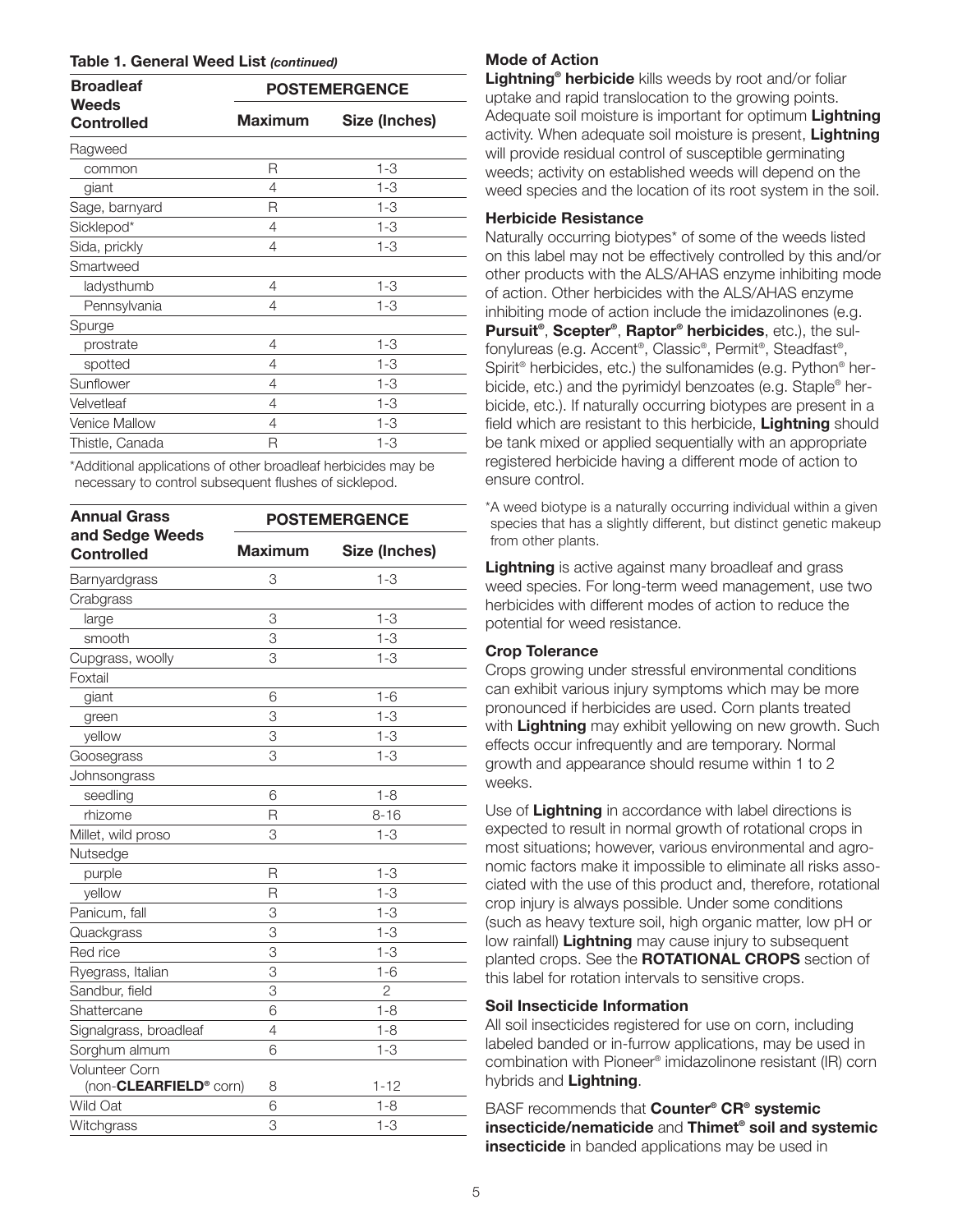combination with **Lightning® herbicide** on imidazolinone tolerant (IT) corn hybrids.

# **DO NOT** use **Counter® 15G systemic insecticide-**

**nematicide**, when **Lightning** will be applied to imidazolinone tolerant corn hybrids. BASF has not tested all hybrids in which the imidazolinone tolerance trait is claimed and cannot be responsible for factors which are beyond its control, such as growing conditions, environmental conditions, grower practices and the specific genetics of each hybrid tolerance to herbicide and insecticide applications.

# **Cultivation**

For maximum weed control, cultivate 7-10 days following **Lightning** application. This timely cultivation will enhance residual weed control, especially under dry conditions.

# **Cleaning Spray Equipment**

To avoid injury to sensitive crops, drain and clean application equipment thoroughly using a strong detergent or commercial sprayer cleaner according to the manufacturer's directions and then triple rinse the equipment before and after applying **Lightning**.

# **Application Instructions**

**Lightning** is effective in controlling annual weeds in conservation tillage as well as in conventional production systems. Apply **Lightning** as a postemergence treatment to **CLEARFIELD®** corn when crop and weeds are actively growing. For optimal weed control, apply **Lightning** before weeds exceed labeled height.

# **Lightning Application Use Area, Rate and Timing**

- Apply **Lightning** at a broadcast rate of 1.28 ounces per acre. At this broadcast rate, one bottle of **Lightning** will treat 10.0 acres of **CLEARFIELD®** corn.
- **Lightning** can be applied postemergence (including spike stage) on **CLEARFIELD®** corn hybrids.
- **Lightning** must be applied with drop nozzles (i.e. postdirected onto weeds) under the following conditions: if the corn is greater than 20 inches tall or corn has 6 or more leaf collars (V6), whichever is the more restrictive, or if the crop canopy prevents adequate weed coverage.

Delaying a **Lightning** application for 48 hours from the time temperatures increase above 50° F, (i.e., after air temperatures have remained below 50° F for 10 or more hours) will improve weed control and reduce the potential for crop response. Unusually cool temperatures (50° F or less) reduce photosynthesis and transpiration and thus reduce the uptake and translocation (and effectiveness) of **Lightning** in weeds.

**Lightning** should be applied a minimum of one hour before rainfall or overhead irrigation.

# **Ground Application Methods and Equipment**

Uniformly apply with properly calibrated ground equipment in 10 or more gallons of water per acre. A spray pressure of 20 to 40 psi is recommended. **DO NOT** apply when wind velocity is greater than 10 mph. (See **SENSITIVE**

**CROP PRECAUTIONS** section for application guidelines near sensitive crops.)

To ensure thorough coverage a minimum of 10 gallons of water per acre is recommended when applying **Lightning** to minimum till or no-till **CLEARFIELD®** corn. Use higher gallonage for fields with dense vegetation or heavy crop residues. Flat-fan nozzle tips are recommended for postemergence applications.

Avoid overlaps when spraying.

# **Aerial Application Methods and Equipment**

Uniformly apply with properly calibrated aerial equipment in 5 or more gallons of water per acre. Addition of a non-ionic surfactant **AND** fertilizer solution are required for optimum weed control; apply a non-ionic surfactant at the rate of 1 quart per 100 gallons of spray solution **OR** a crop oil concentrate at the rate of 1.25 gallons per 100 gallons of spray solution, **AND** a liquid fertilizer at the rate of 1.25 gallons per 100 gallons of spray solution.

To avoid injury to sensitive crops from drift, aerial applicators must adhere to the following SPECIAL AERIAL USE DIRECTIONS AND PRECAUTIONS.

- Nozzle height above ground must be a maximum of 10 feet.
- Nozzles must be pointed towards the rear of the aircraft. The downward angle of the nozzle should not be greater than 20 degrees.
- To minimize wing-tip vortex roll, nozzles or spray boom must not be located any closer to end of wing or rotor than three-fourths the distance from the center of the aircraft.
- Use a maximum spray pressure of 40 psi.
- A buffer zone must be established between the area to be sprayed and sensitive crops.
- **DO NOT** spray when wind velocity is greater than 5 mph. Coarse sprays (larger droplets) are less likely to drift.

Applicator is responsible for any loss or damage that results from spraying **Lightning** in a manner other than recommended in this label. In addition, applicator must follow all applicable state and local regulations and ordinances in regard to spraying.

# **SENSITIVE CROP PRECAUTIONS**

**Lightning** may cause injury to desirable trees and plants, particularly cotton, flowers, fruit trees, grapes, ornamentals, potatoes, sugar beets, sunflowers, tobacco, tomatoes and other broadleaf plants when contacting their roots, stems or foliage. These plants are most sensitive to **Lightning** during their development or growing stage.

# FOLLOW THE PRECAUTIONS LISTED BELOW WHEN USING **LIGHTNING**:

• **DO NOT** treat areas where either possible downward movement into the soil or surface washing may cause contact of **Lightning** with roots of desirable plants such as trees and shrubs.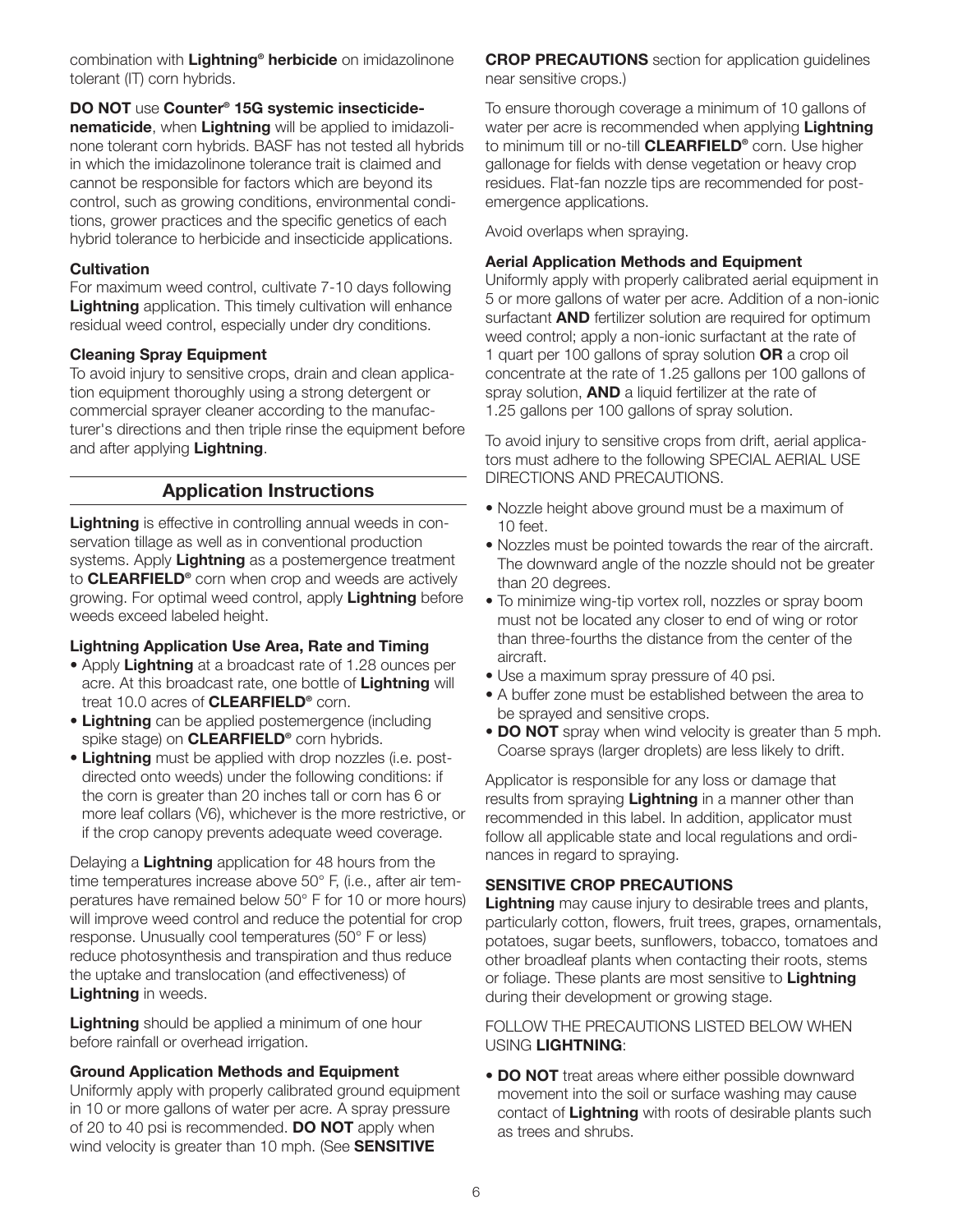- Avoid making applications when spray particles may be carried by air currents to areas where sensitive crops and plants are growing. **DO NOT** spray near sensitive plants if wind is gusty or in excess of 10 mph and moving in the direction of nearby sensitive crops. However, always make applications when there is some air movement to determine the direction and distance of possible spray drift. Leave an adequate buffer zone between area to be treated and sensitive plants. Coarse sprays are less likely to drift out of the target area than fine sprays.
- Use coarse sprays to avoid potential herbicide drift. Select nozzles which are designed to produce minimal amounts of fine spray particles such as Spraying Systems XR flat fans. A spray pressure of 20 psi and spray volume at or above 20 GPA, are recommended to reduce drift to sensitive crops.
- Agriculturally approved drift-reducing additives may be used.
- To avoid injury to desirable plants, equipment used to apply **Lightning® herbicide** should be thoroughly cleaned (see **CLEANING SPRAY EQUIPMENT**) before reusing to apply any other chemicals.

# **Additives**

Ground, postemergence applications of **Lightning** require the addition of an ADJUVANT **AND** a NITROGEN FERTIL-IZER SOURCE, **OR** a BASIC BLEND.\*

# **I. ADJUVANTS**

#### **Surfactants** - **cleared for application to growing**

**crops**. Use a non-ionic surfactant containing at least 80% active ingredient. Apply the surfactant at the rate of 1 quart per 100 gallons. An organo-silicone surfactant may be used in place of a non-ionic surfactant.

# **OR**

**Crop Oil Concentrate** - The use of a petroleum-based or vegetable seed-based oil concentrate or methylated seed oil with **Lightning** is permitted according to supplemental labeling. Refer to supplemental labeling for use directions and conditions. The supplemental labeling must be in possession of the user at the time of pesticide application.

#### **AND**

# **II. NITROGEN FERTILIZER SOURCE**

Recommended nitrogen based fertilizers include liquid fertilizers (such as 28%N, 32%N or 10-34-0) at the rate of 1-2 quarts per acre. Use the higher rate when weeds are under moisture or temperature stress. Instead of a liquid fertilizer, spray grade ammonium sulfate may be used at the rate of 2.5 pounds per acre.

\*Alternatively, the use of proprietary "basic blend" products that contain both a non-ionic surfactant and a nitrogen source that provide equivalent spray additive activity to those additives mentioned above, may be used with **Lightning**. Other premixes containing a surfactant and a nitrogen source may be used as long as performance and rate guidelines for surfactant and nitrogen amounts are met.

# **Mixing Order**

**DO NOT** use liquid fertilizer as a carrier (use water only) for postemergence applications of **Lightning**.

# **WATER:**

- 1. Fill the spray tank 1/2 to 3/4 full with clean water.
- 2. Add the required amount of **Lightning** to the spray tank while agitating.
- 3. After the **Lightning** has visibly dispersed, add spray additives and fill the remainder of the tank with water. An antifoam agent may be added if needed.

# **TANK MIX PREPARATION**

When tank mixing **Lightning** with recommended herbicides, add the other herbicides and other components in the following order, while agitating:

- 1. Fill spray tank 1/2 to 3/4 full with clean water.
- 2. Add **Lightning** and thoroughly mix.
- 3. Add other aqueous solution products.
- 4. Add other soluble packet products and thoroughly mix.
- 5. Add WP (wettable powder), DG (dispersible granule), DF (dry flowable), or LF (liquid flowable) formulations.
- 6. Add EC (emulsifiable concentrate) products.
- 7. Add surfactant to the spray tank.
- 8. Add liquid fertilizer.
- 9. While agitating, fill the remainder of the tank with water.

# **General Tank Mixing Information**

When **Lightning** is used in combination with another herbicide, refer to the respective label for rates, spray additives, methods of application, proper timing, weeds controlled, restrictions and precautions. Always use in accordance with the more restrictive label restrictions and precautions. No label dosages may be exceeded.

# **General Restrictions and Limitations**

- Only one application of **Lightning** may be made during the growing season.
- **If replanting** is necessary in a field previously treated with **Lightning**, the field may be replanted only to **CLEARFIELD®** corn. Rework the soil no deeper than the treated zone. **DO NOT** apply a second treatment of **Lightning**. In the event of a crop loss due to weather, **CLEARFIELD®** corn seed hybrids can be replanted following an application of **Lightning**. If **Lightning** was tank mixed with other herbicides, the label restrictions for these herbicides must also be followed.
- **DO NOT** apply **Lightning** within 45 days of corn harvest (silage, fodder, or grain).
- **DO NOT** graze or feed treated corn forage, silage, fodder, or grain for at least 45 days after an application of **Lightning**.
- More restrictive crop growth stage limitations of tank mix partners must be followed.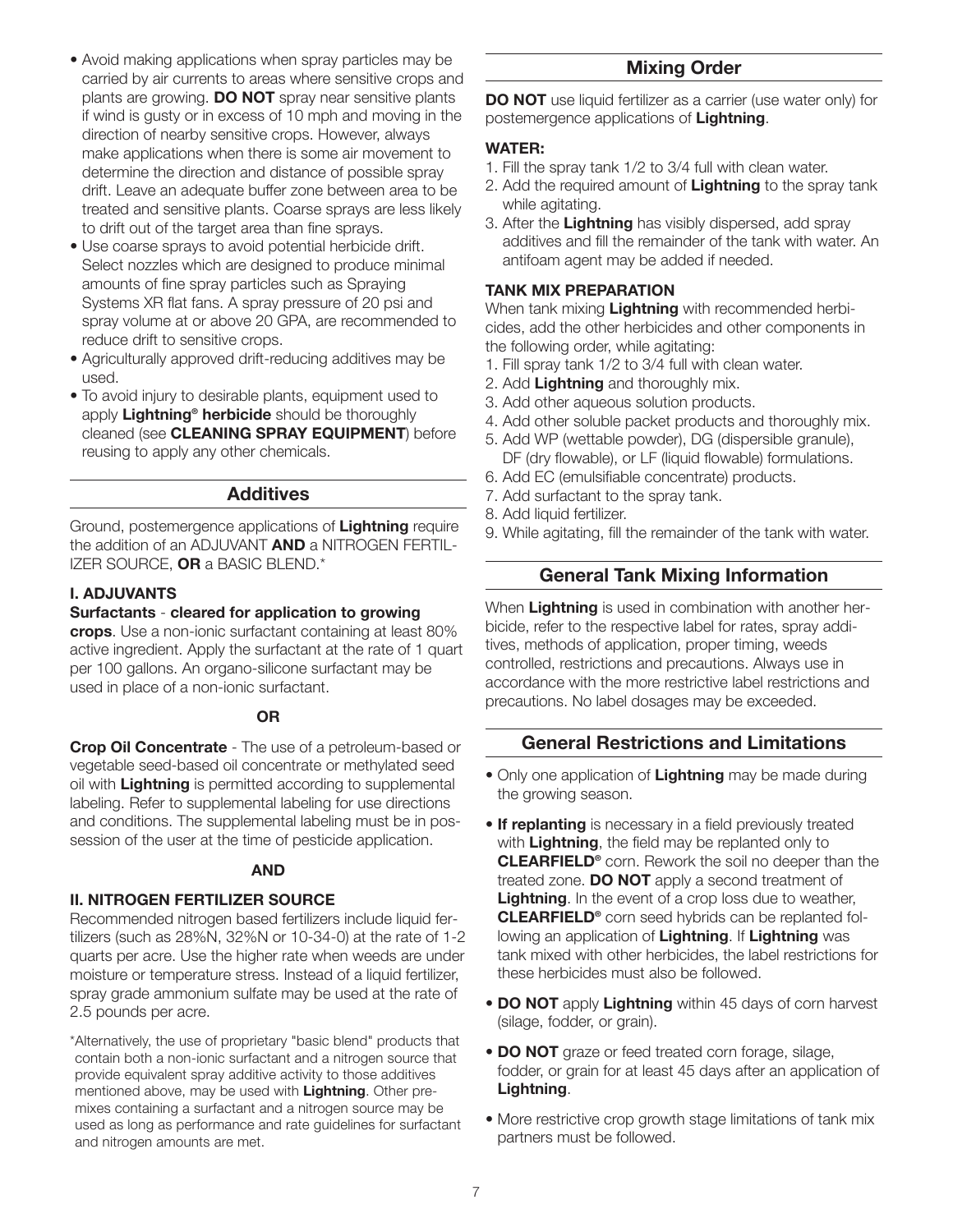- **DO NOT** apply through any type of irrigation system.
- **DO NOT** apply in a greenhouse.
- Not for use in California.
- In New York Not for sale or use on Long Island.
- **ROTATIONAL CROPS**: Use of **Lightning® herbicide** in accordance with label directions is expected to result in normal growth of rotational crops in most situations; however, various environmental and agronomic factors make it impossible to eliminate all risks associated with the use of this product and, therefore, rotational crop injury is always possible. The following rotational crops may be planted after applying **Lightning** at the specified rate in corn. Rotational crops must not be planted earlier than the specified intervals; this will help avoid crop injury.

| Time after<br><b>Lightning Application</b> | Crop(s) to be Grown                                                                                |
|--------------------------------------------|----------------------------------------------------------------------------------------------------|
| Anytime                                    | <b>CLEARFIELD<sup>®</sup></b> corn hybrids                                                         |
| Four months                                | Rye, Wheat                                                                                         |
| Eight and one-half months                  | Field corn.<br>Field corn grown for seed <sup>1</sup>                                              |
| Nine months                                | Soybeans                                                                                           |
| Nine and one-half months                   | Alfalfa, Barley <sup>1</sup> , Edible beans and<br>peas, Peanuts, Tobacco                          |
| Eighteen months                            | Cotton <sup>2</sup> , Lettuce, Oats, Popcorn,<br>Safflower, Sorghum, Sunflowers,<br>and Sweet corn |
| Twenty-six months                          | Potatoes                                                                                           |
| Forty months <sup>3</sup>                  | All crops not listed elsewhere in<br><b>ROTATIONAL CROPS</b>                                       |

1 Rotational interval for barley is 18 months in the following states: ID, MT, OR (county of Malheur), and WY (counties of Big Horn, Campbell, Crook, Fremont, Hot Springs, Johnson, Park, Sheridan, Teton, Washakie, Weston).

<sup>2</sup>In the following states (AL, AR, FL, GA, KY, LA, MO, MS, NC, SC, TN, VA) refer to supplemental labeling for reduced rotational cropping intervals.

3 Following forty months after a **Lightning** application, and before any crop not listed in **ROTATIONAL CROPS**, a successful field bioassay must be completed. The field bioassay consists of a test strip of the intended rotational crop planted across the previously treated field and grown to maturity. The test strip should include low areas and knolls, and include variations in soil such as type and pH. If no crop injury is evident in the test strip rotational crop may be planted the following year.

Only rotational crops harvested at maturity may be used for feed or food.

BASF recommends that products containing imazethapyr (**Pursuit®**, **Pursuit® Plus EC herbicides**) should not be applied to **CLEARFIELD®** corn the same year as **Lightning** or injury to follow crops may occur.

If the field is limed to adjust pH prior to planting rotational crops not listed in **ROTATIONAL CROPS**, apply the lime at least 12 months prior to planting the rotational crop.

# **ADDITIONAL ROTATIONAL CROP INFORMATION**

- If corn is furrow irrigated, till the soil prior to planting winter wheat or barley. The beds should be broken up and the soil mixed with tillage equipment set to cut 4-6 inches deep.
- Corn inbred lines: Due to the proprietary nature of seed production, BASF has not been given access to the inbred data. Growers are directed to contact the seed company for information and recommendations regarding the planting of corn grown for seed in fields treated with **Lightning** the previous year. Since growing conditions, environmental conditions, and grower practices are beyond the control of BASF, **TO THE EXTENT CON-SISTENT WITH APPLICABLE LAW ALL RISKS AND CONSEQUENCES ASSOCIATED WITH PLANTING SEED CORN INBREDS INTO FIELDS TREATED PREVIOUSLY WITH LIGHTNING SHALL BE ASSUMED BY THE USER**.

# **Crop-specific Information**

#### **CLEARFIELD® Corn**

**Lightning** can be applied postemergence (including spike stage) on **CLEARFIELD®** corn hybrids.

#### **Tank Mixes**

Recommended Tank Mix Postemergence Applications with **Lightning** are:

| Clarity <sup>®*</sup>             | Buctril+atrazine*           |
|-----------------------------------|-----------------------------|
| Distinct <sup>®*</sup>            | Callisto®                   |
| G-Max Lite™                       | Dual II Magnum <sup>®</sup> |
| Guardsman Max <sup>®</sup>        | FulTime®                    |
| Marksman <sup>®*</sup>            | Harness <sup>®</sup>        |
| Outlook®                          | Harness <sup>®</sup> Xtra   |
| $Prown^{\otimes}$                 | Shotgun <sup>®*</sup>       |
| $2,4-D^*$                         | Sterling <sup>™*</sup>      |
| atrazine*                         | Sterling Plus™*             |
| Banvel <sup>®*</sup>              | Stinger <sup>®</sup>        |
| <b>Banvel-k</b> +atrazine*        | Surpass <sup>®</sup>        |
| Bicep II Magnum <sup>®</sup>      | TopNotch <sup>®</sup>       |
| Bicep Lite II Magnum <sup>®</sup> | Tough <sup>®</sup>          |
| <b>Buctril</b> ®                  |                             |

\*Use of crop oil concentrate or methylated seed oils in tank mixes with **Lightning** with 2,4-D, atrazine, **Banvel**,

**Banvel-k**+atrazine, **Clarity**, **Distinct**, **Marksman**, Shotgun, Sterling, or Sterling Plus herbicides may result in crop injury if applied during periods of cold, wet weather or hot and/or humid weather. Under these environmental conditions the use of a nonionic surfactant is recommended.

**DO NOT** use **Lightning** in combination with products containing flumetsulam, thifensulfuron or rimsulfuron (e.g. Accent Gold®, Basis®, Basis Gold®, Hornet®, Python®, Steadfast® herbicides).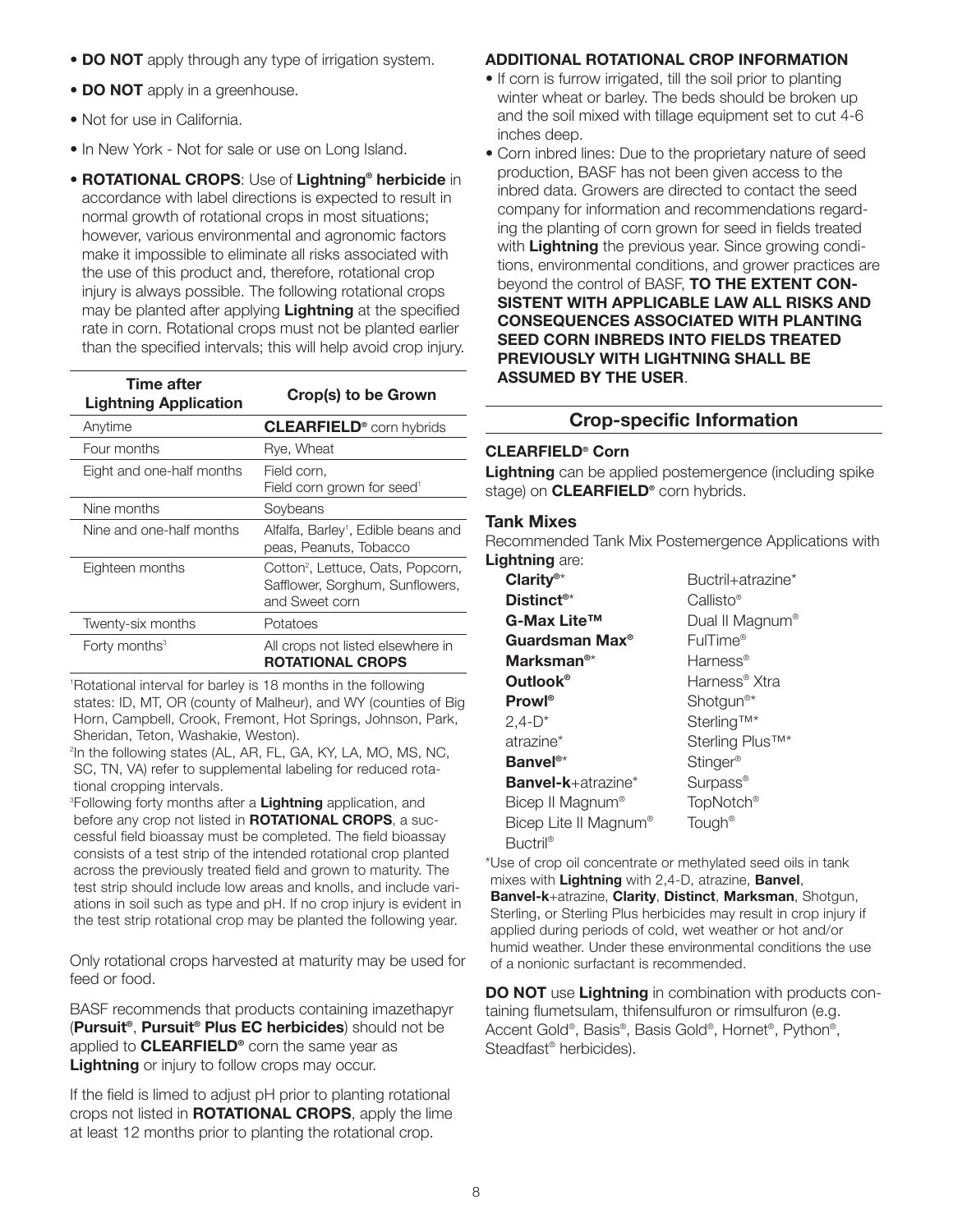# **Sequential Herbicide Combinations and Uses**

**Lightning® herbicide** controls many grass species. However, when heavy grass pressure is anticipated, a soil surface application of any grass herbicide underlay (such as **Guardsman Max®**, **G-Max Lite**™, **Prowl®**, **Outlook®**, Dual II Magnum, Doubleplay, Harness or Surpass herbicides) is recommended. **Lightning** may also be used in sequential programs with registered burn-down herbicides.

#### **Table 2. Pests Listed in This Label**

| <b>Common Name</b>                 | <b>Scientific Name</b>                 |
|------------------------------------|----------------------------------------|
| Alligatorweed                      | Alternanthera philoxeroides            |
| Anoda, spurred                     | Anoda cristata                         |
| Artichoke, Jerusalem               | Helianthus tuberosus                   |
| Barnyardgrass                      | Echinochloa crus-galli                 |
| Buckwheat, wild                    | Polygonum convolvulus                  |
| <b>Buffalobur</b>                  | Solanum rostratum                      |
| <b>Bristly starbur</b>             | Acanthospermum hispidum                |
| Carpetweed                         | Mollugo verticillata                   |
| Crabgrass, large                   | Digitaria longiflorai                  |
| Crabgrass, smooth                  | Digitaria ischaemum                    |
| Cocklebur, Common                  | Xanthium pensylvanicum                 |
| Cupgrass, woolly                   | Eriochloa villosa                      |
| Bindweed, field                    | Convolvulus arvensis                   |
| Foxtail, giant                     | Setaria faberi                         |
| Foxtail, green                     | Setaria viridis                        |
| Foxtail, yellow                    | Setaria lutescens                      |
| Goosegrass                         | Eleusine indica                        |
| Jimsonweed                         | Datura stramonium                      |
| Johnsongrass, (seedling, rhizome)  | Sorghum halepense                      |
| Knotweed, prostrate                | Polygonum aviculare                    |
| Kochia                             | Kochia scoparia                        |
| Lambsquarters, Common              | Chenopodium album                      |
| Mallow, Venice                     | Hibiscus trionum                       |
| Marshelder                         | lva xanthifolia                        |
| Milkweed, honeyvine                | Ampelamum albidus                      |
| Millet, wild proso                 | Panicum milaceum                       |
| Morningglory, Entireleaf           | Ipomoea hederacea var.<br>integruscula |
| Morningglory, lvyleaf              | Ipomoea hederifolia                    |
| Morningglory, smallflower          | Jacquemontia tamnifolia                |
| Morningglory, small white (pitted) | Ipomoea lacunosa                       |
| Morningglory, tall (common)        | Ipomoea purpurea                       |
| Mustard                            | <i>Brassica</i> sp.                    |
| Nightshade, Eastern Black          | Solanum ptycanthum                     |
| Nightshade, black                  | Solanum nigrum                         |
| Nightshade, hairy                  | Solanum sarrachoides                   |
| Nutsedge, purple                   | Cyperus rotundus                       |
| Nutsedge, yellow                   | Cyperus esculentus                     |
| Panicum, fall                      | Panicum dichotomiflorum                |

#### **Table 2. Pests Listed in This Label** *(continued)*

| <b>Common Name</b>       | <b>Scientific Name</b>  |
|--------------------------|-------------------------|
| Pigweed, palmer          | Amaranthus palmer       |
| Pigweed, prostrate       | Amaranthus blitoides    |
| Pigweed, redroot         | Amaranthus retroflexus  |
| Pigweed, smooth          | Amaranthus hybridus     |
| Pigweed, spiny           | Amaranthus albus        |
| Quackgrass               | Agropyron repens        |
| Ragweed, common          | Ambrosia artemisifolia  |
| Ragweed, giant           | Ambrosia trifida        |
| Red rice                 | Oryza sativa            |
| Ryegrass, Italian        | Lolium multiflorum      |
| Sage, barnyard           | Salvia sp.              |
| Sandbur, field           | Cenchrus incertus       |
| Shattercane              | Sorghum bicolor         |
| Sicklepod                | Cassia obtusifolia      |
| Sida, prickly            | Sida spinosa            |
| Signalgrass, broadleaf   | Bracharia platyphylla   |
| Smartweed, Pennsylvania  | Polygonum pensylvanicum |
| Smartweed, ladysthumb    | Polygonum persicaria    |
| Sorghum almum            | Sorghum almum           |
| Spurge, prostrate        | Euphorbia humistrata    |
| Spurge, spotted          | Euphorbia maculata      |
| Sunflower, volunteer     | Helianthus sp.          |
| Sunflower, wild (common) | Helianthus annuus       |
| Thistle, Canada          | Cirsium arvense         |
| Velvetleaf               | Abutilon theophrasti    |
| Wild oats                | Avena fatua             |
| Witchgrass               | Panicum capillare       |